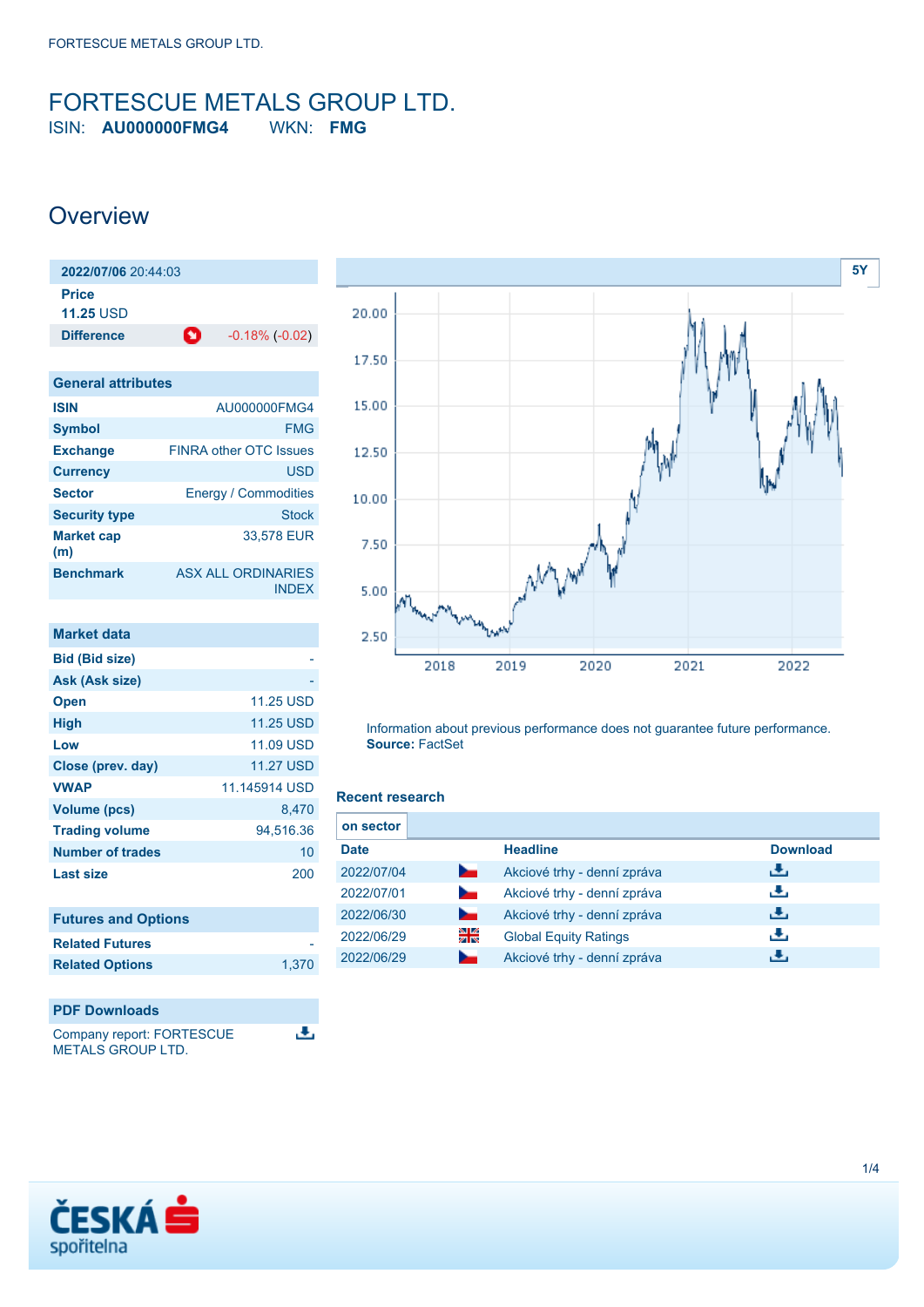# Details

**2022/07/06** 20:44:03 **Price**

**11.25** USD

**Difference 1** -0.18% (-0.02)

**General attributes ISIN** AU000000FMG4 **Symbol** FMG **Exchange** FINRA other OTC Issues **Currency** USD **Sector** Energy / Commodities **Security type Stock Stock Market cap (m)** 33,578 EUR **Benchmark** ASX ALL ORDINARIES INDEX

| <b>Market data</b>      |                  |
|-------------------------|------------------|
| <b>Bid (Bid size)</b>   |                  |
| Ask (Ask size)          |                  |
| <b>Open</b>             | <b>11.25 USD</b> |
| <b>High</b>             | <b>11.25 USD</b> |
| Low                     | 11.09 USD        |
| Close (prev. day)       | <b>11.27 USD</b> |
| <b>VWAP</b>             | 11.145914 USD    |
| Volume (pcs)            | 8.470            |
| <b>Trading volume</b>   | 94.516.36        |
| <b>Number of trades</b> | 10               |
| Last size               | 200              |

| <b>Performance and Risk</b> |                |            |           |  |
|-----------------------------|----------------|------------|-----------|--|
|                             | 6 <sub>m</sub> | 1Y         | 3Υ        |  |
| <b>Perf</b> (%)             | $-21.98%$      | $-35.38\%$ | $+85.95%$ |  |
| Perf (abs.)                 | $-3.17$        | $-6.16$    | $+5.20$   |  |
| <b>Beta</b>                 | 1.47           | 1.40       | 1.09      |  |
| <b>Volatility</b>           | 45.44          | 50.97      | 50.59     |  |



Information about previous performance does not guarantee future performance. **Source:** FactSet

| <b>Price data</b>                                         |                        |
|-----------------------------------------------------------|------------------------|
| $\emptyset$ price 5 days $\emptyset$ volume 5 days (pcs.) | 11.66 USD (12,290)     |
| Ø price 30 days   Ø volume 30 days (pcs.)                 | 12.68 USD (4,095)      |
| Ø price 100 days   Ø volume 100 days (pcs.)               | 13.74 USD (8,442)      |
| Ø price 250 days   Ø volume 250 days (pcs.)               | 13.55 USD (9,971)      |
| <b>YTD High   date</b>                                    | 16.62 USD (2022/04/05) |
| <b>YTD Low   date</b>                                     | 11.09 USD (2022/07/06) |
| 52 Weeks High   date                                      | 19.55 USD (2021/07/29) |
| 52 Weeks Low   date                                       | 10.25 USD (2021/10/08) |

| All listings for FORTESCUE METALS GROUP LTD. |                |                   |                       |                                 |                            |
|----------------------------------------------|----------------|-------------------|-----------------------|---------------------------------|----------------------------|
| Exchange $\bigoplus$                         | <b>Date</b>    | <b>Time Price</b> |                       | <b>Trading volume</b><br>(mio.) | <b>Number of</b><br>trades |
| Tradegate                                    | 2022/<br>07/06 |                   | 22:26 11.004 EUR 0.09 |                                 | 44                         |
| <b>Stuttgart</b>                             | 2022/<br>07/06 |                   | 08:05 10.828 EUR 0.00 |                                 | 3                          |
| <b>Munich</b>                                | 2022/<br>07/06 |                   | 08:05 10.98 EUR       | 0.00                            |                            |

[Frankfurt](https://cz.products.erstegroup.com/Retail/en/Dispatcher/FactsheetDispatcher/index.phtml?ID_NOTATION=10876351) 2022/ 13:27 11.05 EUR 0.02 8

16:54 11.08 EUR 0.00 2

[Hamburg](https://cz.products.erstegroup.com/Retail/en/Dispatcher/FactsheetDispatcher/index.phtml?ID_NOTATION=116061521) 2022/

07/06

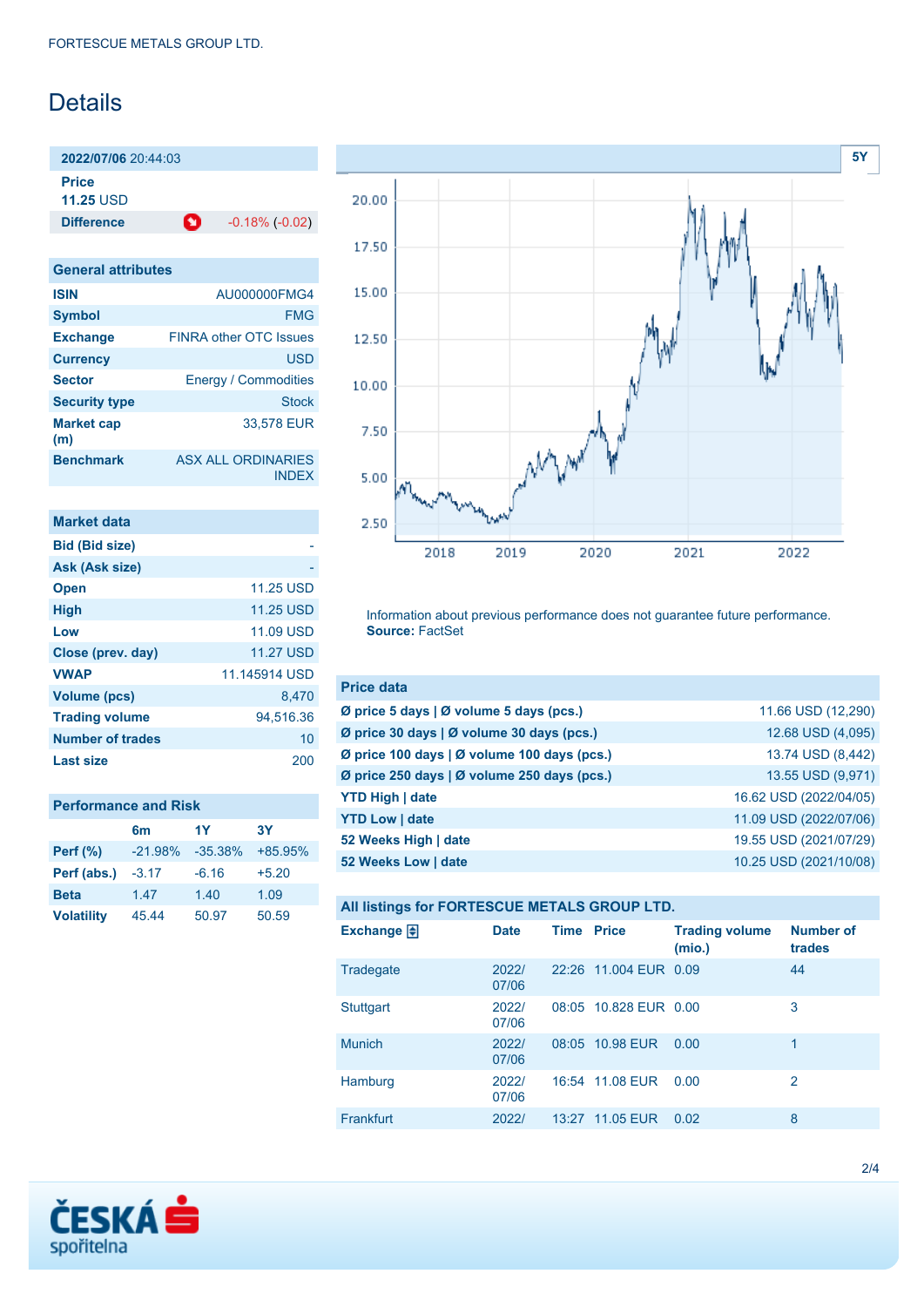|                                          | 07/06          |                       |        |        |
|------------------------------------------|----------------|-----------------------|--------|--------|
| FINRA other OTC<br><b>Issues</b>         | 2022/<br>07/06 | 20:44 11.25 USD       | 0.09   | 10     |
| <b>Duesseldorf</b>                       | 2022/<br>07/06 | 19:31 10.99 EUR       | 0.00   | 15     |
| <b>Berlin</b>                            | 2022/<br>07/06 | 08:08 10.866 EUR 0.00 |        |        |
| <b>Australian Securities</b><br>Exchange | 2022/<br>07/06 | 08:10 16.48 AUD       | 183.38 | 32,622 |